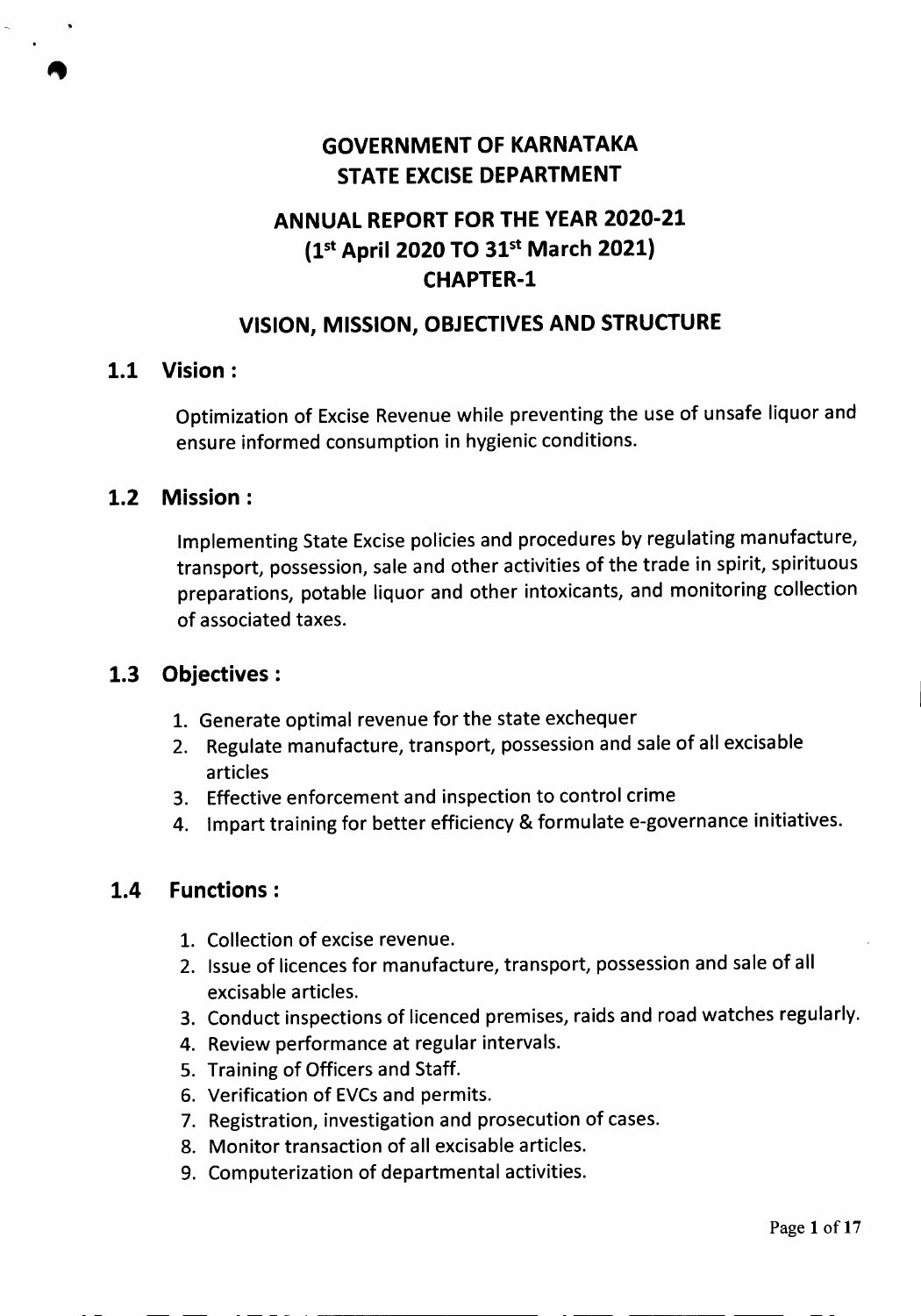

## **(I) State Acts and Rules.**

- 1. The Karnataka Excise Act 1965.
- 2. The Rules framed under the above Act.
- 3. Narcotic Drugs and Psychotropic Substances (Karnataka) Rules 1985
- 4. Karnataka Prevention of Dangerous Activities of Bootleggers Drug-Offenders, Gamblers, Goondas, Immoral Traffic Offenders and Slum Grabbers Act 1985.

#### **(II) Central Acts and Rules.**

Narcotic Drugs and Psychotropic Substances Act 1985 (Central Act No. 61 of 1985)

## **1.5 ORGANISATIONAND STRUCTURE:**

**1.5.1.** The Department is headed by the Excise Commissioner who belongs to the I.A.S. Cadre (Super time Scale). The Headquarters of the Department is in Bangalore. The Excise Commissioner is assisted by one Additional Commissioner of Excise(Crime and Enforcement/Hqtrs. & Inspections), Additional Commissioner of Excise (IML), Joint Commissioner of Excise (Distillery & Brewery), Additional Commissioner of Excise(Administration). The other senior staff comprising Deputy Commissioner of Excise (Legal), 5 Superintendents of Excise including Headquarters Assistants I and II of the rank of Superintendent of Excise, 6 Deputy Superintendents of Excise, a Joint/ Deputy Director (Statistics) and an Assistant Director (Statistics) on deputation from Directorate of Economics and Statistics, a Senior Accounts Officer, assistant Accounts Officer and Audit Officer (Internal Audit) on deputation from the Accountant General's Office also assist the Excise Commissioner.

## **1.5.2. ENFORCEMENT AND INSPECTION DIVISIONS**

Further, for administrative efficiency, the state is divided into Seven administrative divisions. Eachdivision is headed by a Joint Commissioner of Excise.The jurisdiction of each division is as below;

| SI.<br><b>No</b> | Name of the<br><b>Division</b> |  | <b>Jurisdictional Districts</b>                                                                                                                                                                               |
|------------------|--------------------------------|--|---------------------------------------------------------------------------------------------------------------------------------------------------------------------------------------------------------------|
|                  | Bengaluru<br><b>Division</b>   |  | North   Bengaluru Urban District -1(BUD-1), Bengaluru<br>Urban District -2(BUD-2), Bengaluru Urban District -<br>3(BUD-3), Bengaluru Urban District -4(BUD-4),<br>Bengaluru Rural, Chikkaballapur and Tumkur. |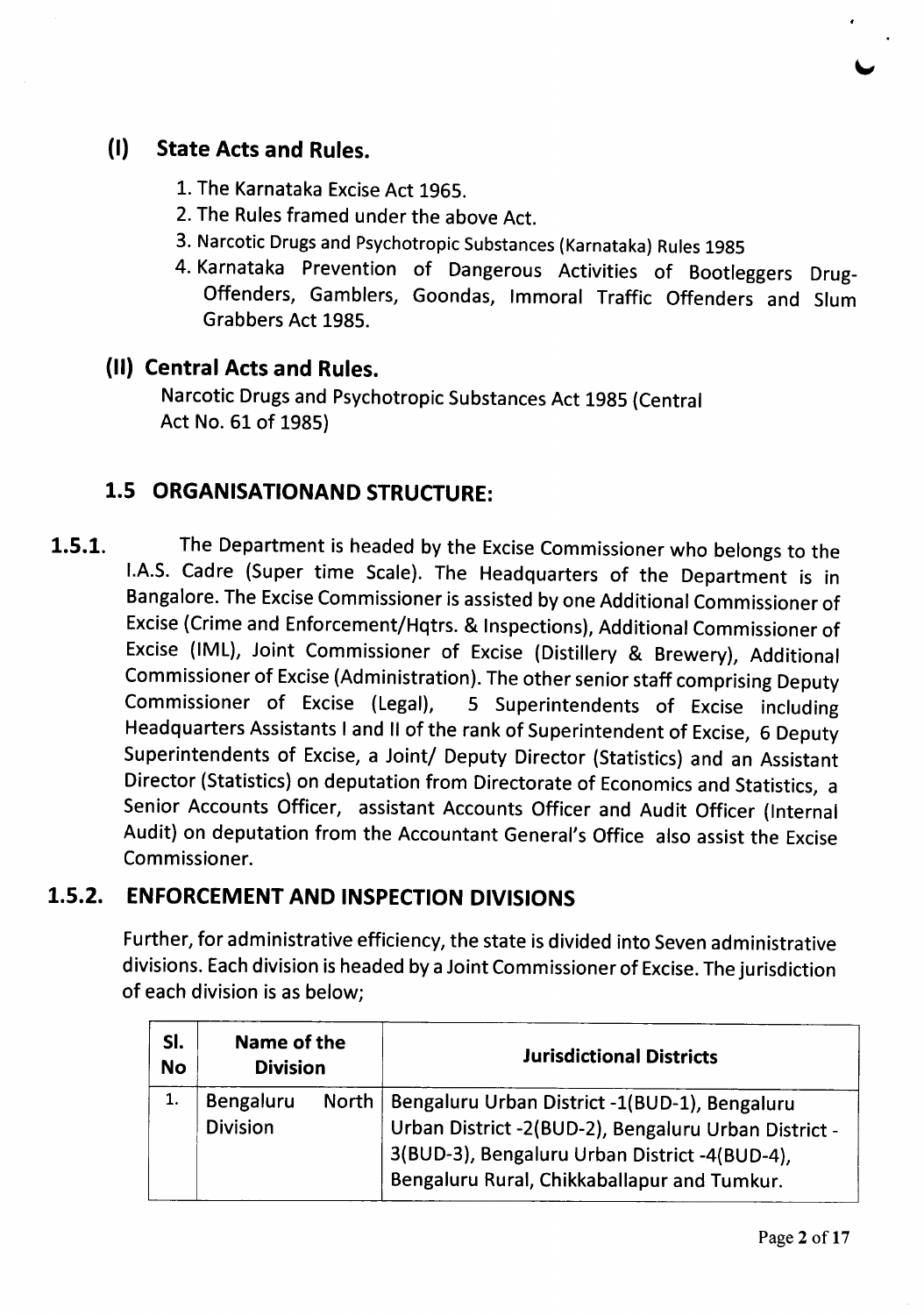| 2. | Bengaluru<br>South<br><b>Division</b>                                        | Bengaluru Urban District -5(BUD-5), Bengaluru<br>Urban District -6(BUD-6), Bengaluru Urban District -7<br>(BUD-7), Bengaluru Urban District -8(BUD-8), Kolar,<br>and Ramanagar. |
|----|------------------------------------------------------------------------------|---------------------------------------------------------------------------------------------------------------------------------------------------------------------------------|
| 3. | <b>Belgaum Division</b>                                                      | Belgaum North, Belgaum South, Viijayapura,<br>Dharwad, Bagalkote and Haveri                                                                                                     |
| 4. | Kalaburgi Division                                                           | Bidar, Kalburgi, Raichur and Yadagiri                                                                                                                                           |
| 5. | Bellary, Chitradurga, Davanagere, Koppal and Gadag<br><b>Hospet Division</b> |                                                                                                                                                                                 |
| 6. | <b>Mangalore Division</b>                                                    | D.Kannada, U.Kannada, Udupi, Kodagu and Shimoga                                                                                                                                 |
| 7. | <b>Mysuru Division</b>                                                       | Mysuru Urban, Mysuru Rural, Mandya, Hassan,<br>Chickmagalur and Chamarajanagara                                                                                                 |

- **1.5.3.** Every Revenue district in the State has a Deputy Commissioner of Excise who works under the supervision of Deputy Commissioner (Revenue) of the districts. The Deputy Commissioner of Excise discharges statutory responsibilities under the Karnataka Excise Act, 1965 and other statutory Acts and Rules. The enforcement work in the district is the responsibility of the Deputy Commissioner of Excise. There are 40 Deputy Commissioners of Excise, one each in the 39 Excise districts and one at the Head Office.
- **1.5.4.** Superintendents of Excise, Deputy Superintendents of Excise, Inspectors of Excise, Sub-Inspectors of Excise, Excise Head-Guards and Excise Guards comprise the executive staff of the department. There are 76 Sub-Divisions, each headed by a Deputy Superintendent of Excise who functions under the administrative control of the Deputy Commissioner of Excise of the district. Officers of the rank of Superintendents/Deputy Superintendents of Excise/Inspectors of Excise assisted by other staff are posted to Distilleries, Breweries, and Wineries to supervise the transactions and to enforce the applicable Excise Laws. The Department also has a Central Chemical Laboratory headed by a Chief Chemist.

#### **1.5.6 KSBCLAS SOLELIQUOR DISTRIBUTING AGENCY:**

With an intention of canalizing wholesale trade of liquor and to curb illegal trade in the business, Karnataka State Beverages Corporation Limited was established in the year 2003 as a sole liquor distributing agency in the State. KSBCL has so far established 71 liquor depots all over the state.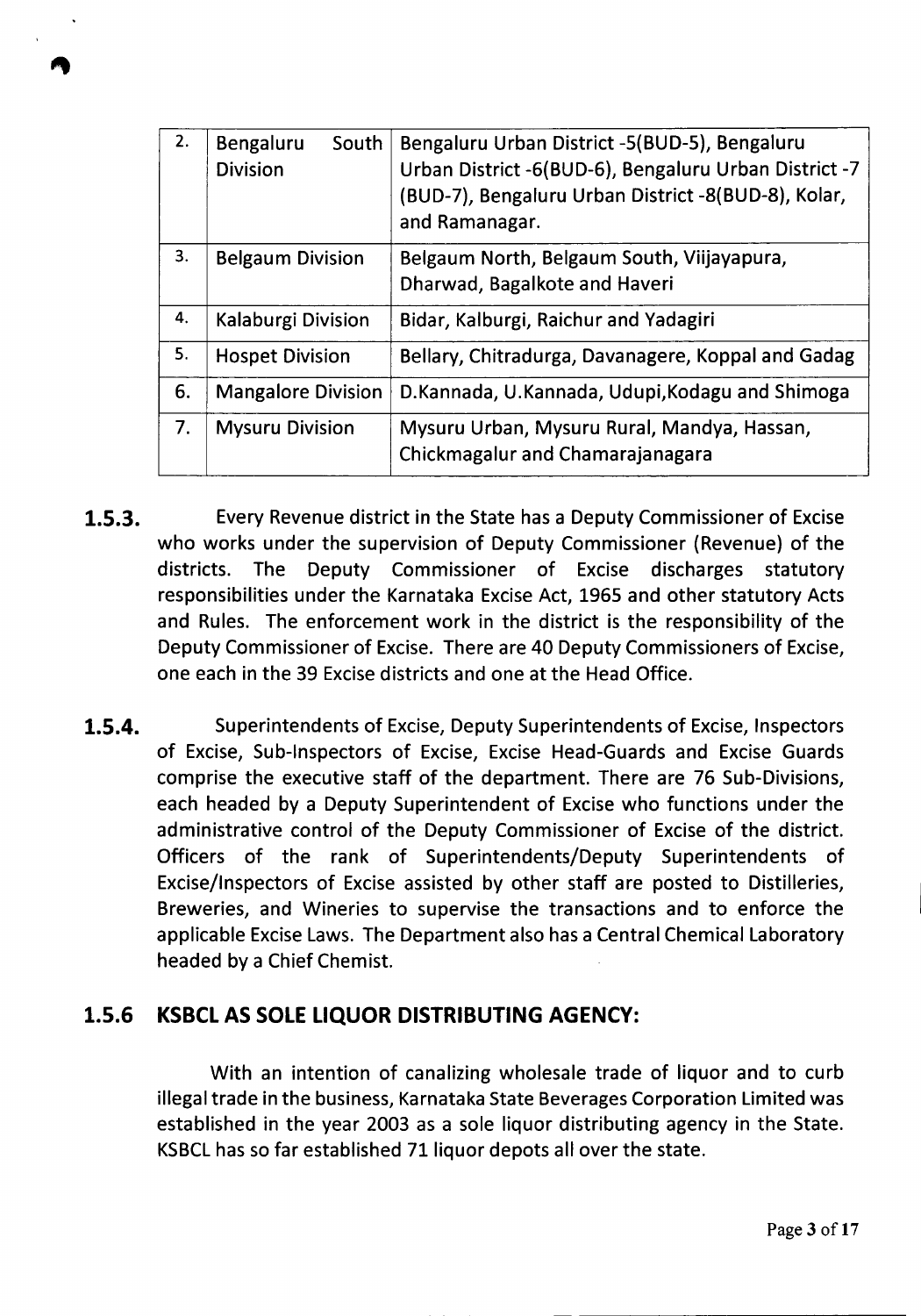# **CHAPTER -II**

#### **PERFORMANCE OF THE DEPARTMENT**

#### 2.1 **FINANCIAL**

Excise Revenue mainly emanates from the following sources.

- a) Excise Duty and Additional Excise Duty on IML, Beer and Wine.
- b) Licence fee on Distilleries, Breweries, Wineries and IML vending licences.
- c) Fines, fees and amount realised by confiscations.
- d) Miscellaneous.

The Excise Revenue in the State has been steadily increasing from Rs.7.11 crores in the year 1967-68 to Rs. 21,583.95 crores in the year 2019-20. In the year 2020-21 the Excise Revenue collected was Rs. 23,332.10 crores and there is an increase of Rs. 1,748.15 crores Compared to the year 2019-20 and 8.10% growth is registered. Rs.222.87 crores has been spent on Salaries and other expenses of Officers and Staff of this department, which is 0.96% to the total Excise revenue.

The source wise Excise Revenue for the years 2018-19 to 2020-21 are as follows:-

(Rupees in Crores)

| <b>SL NO</b> | <b>SOURCE</b> | 2018-19   | 2019-20   | 2020-21   |
|--------------|---------------|-----------|-----------|-----------|
|              | <b>IML</b>    | 16,894.83 | 17,899.01 | 20,217.80 |
| 2.           | Beer          | 2,396.29  | 3,018.90  | 2,438.16  |
| 3.           | <b>Others</b> | 652.81    | 666.04    | 676.14    |
|              | <b>TOTAL</b>  | 19,943.93 | 21,583.95 | 23,332.10 |

## 2.2 **EXPENDITURE:**

Total revenue realized and expenditure incurred by the department under salary and non-salary Heads during the years 2018-19 to 2020-21 are as follows:-

|                                                 | (Rs in crores) |           |           |  |
|-------------------------------------------------|----------------|-----------|-----------|--|
| <b>Particulars</b>                              | 2018-19        | 2019-20   | 2020-201  |  |
| Revenue                                         | 19,943.93      | 21,583.95 | 23,332.10 |  |
| Expenditure                                     | 172.97         | 200.17    | 222.87    |  |
| Percentage of expenditure<br>to total receipts. | 0.87           | 0.93      | 0.96      |  |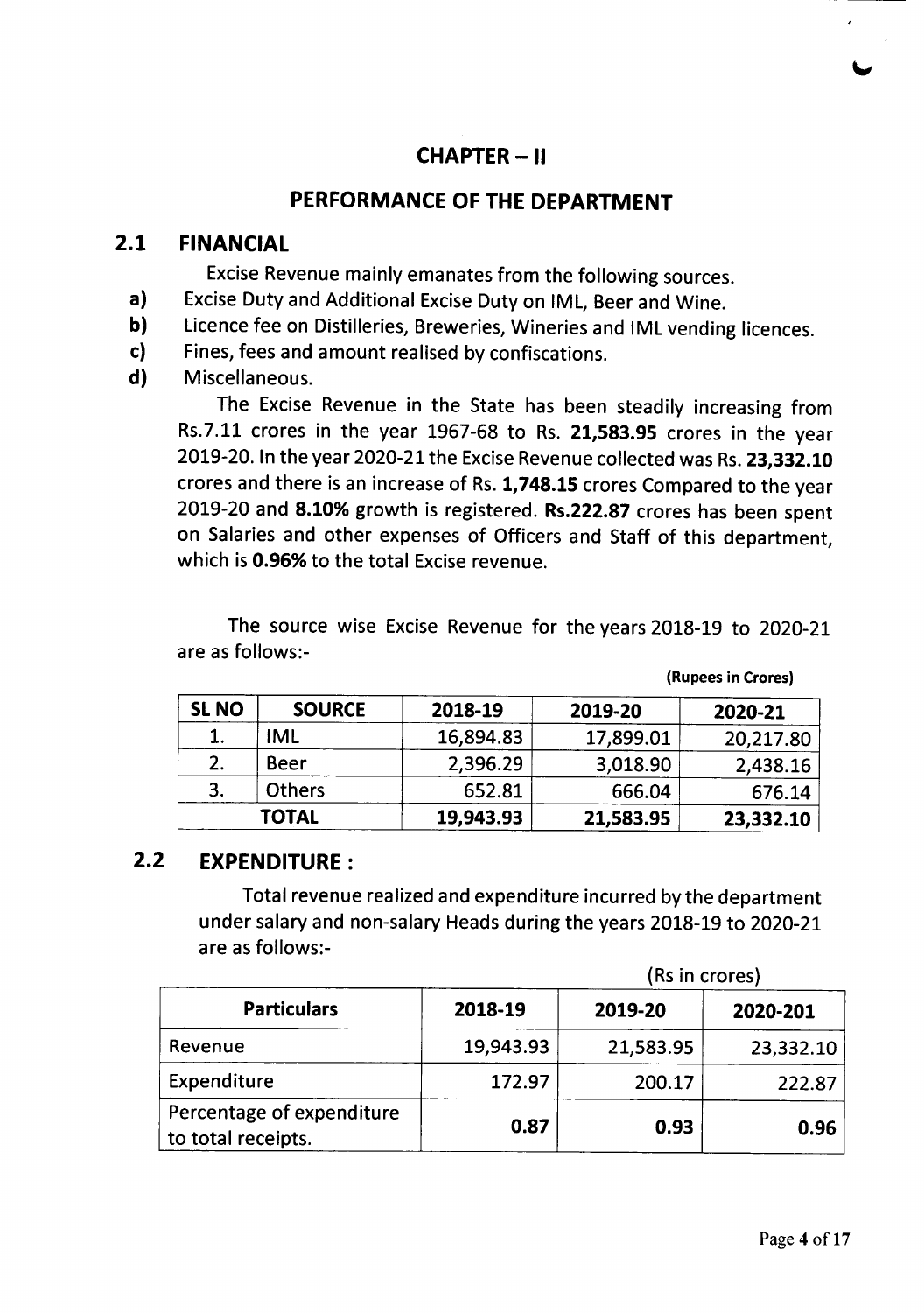## **2.3 PHYSICAL**

#### **2.3.1 PRODUCTION OF MOLASSES, RECTIFIED SPIRIT, IML, BEER AND WINE:**

The Production of Molasses, Rectified Spirit, IML, Beer and Wine for the years 2018-19 to 2020-21 are as follows: -

| <b>SL NO</b> | <b>ARTICLES</b>         | 2018-19 | 2019-20 | 2020-201 |
|--------------|-------------------------|---------|---------|----------|
| 1.           | Molasses (in L.M.T)     | 17.21   | 24.05   | 30.81    |
| 2.           | <b>Rectified Spirit</b> | 5980.19 | 5267.65 | 4353.24  |
| 3.           | <b>IML</b>              | 5241.60 | 5337.33 | 4920.83  |
| 4.           | <b>Beer</b>             | 2680.19 | 2681.15 | 2169.99  |
| 5.           | Wine                    | 72.16   | 56.49   | 55.35    |

(In lakh bulk Itrs)

#### **2.3.2 SALEOF IML AND BEER:**

The sale of IML and Beer for the years 2018-19 to 2020-21 are as follows:-

|        |                |         |         | (In lakh carton boxes) |
|--------|----------------|---------|---------|------------------------|
| SI. NO | <b>ARTICLE</b> | 2018-19 | 2019-20 | 2020-201               |
|        | <b>IML</b>     | 569.92  | 600.92  | 583.23                 |
| 1.     | Avg.per month  | 47.49   | 50.08   | 48.60                  |
| 2.     | <b>Beer</b>    | 300.85  | 289.60  | 237.82                 |
|        | Avg.per month  | 25.07   | 24.13   | 19.82                  |

# **2.3.3 CRIME AND ENFORCEMENT:**

From 01-04-2020 to 31-03-2021, the Departmental Officers have conducted 89,151 raids and have booked 34,709 cases for violation of Excise Laws. 20,965 persons were arrested and 1,897 vehicles involved in the crime were seized.

In addition to the above, the following excisable articles were seized.

| Si. No | <b>Articles</b>                                              | <b>Quantity (Ltrs)</b> |
|--------|--------------------------------------------------------------|------------------------|
| 1.     | I.M.L                                                        | 1,75,059               |
| 2.     | Beer/Wine/Toddy/Fenny                                        | 1,02,192               |
| 3.     | Spirit: RS/NS/DS                                             | 27,953                 |
| 4.     | Illicit liquor destroyed                                     | 6,266                  |
| 5.     | Wash destroyed                                               | 27,527                 |
| 6.     | Ganja(In Kgs) : Wet Ganja (In<br>Kgs): Ganja Plant (In No.s) | 2199:2035:4574         |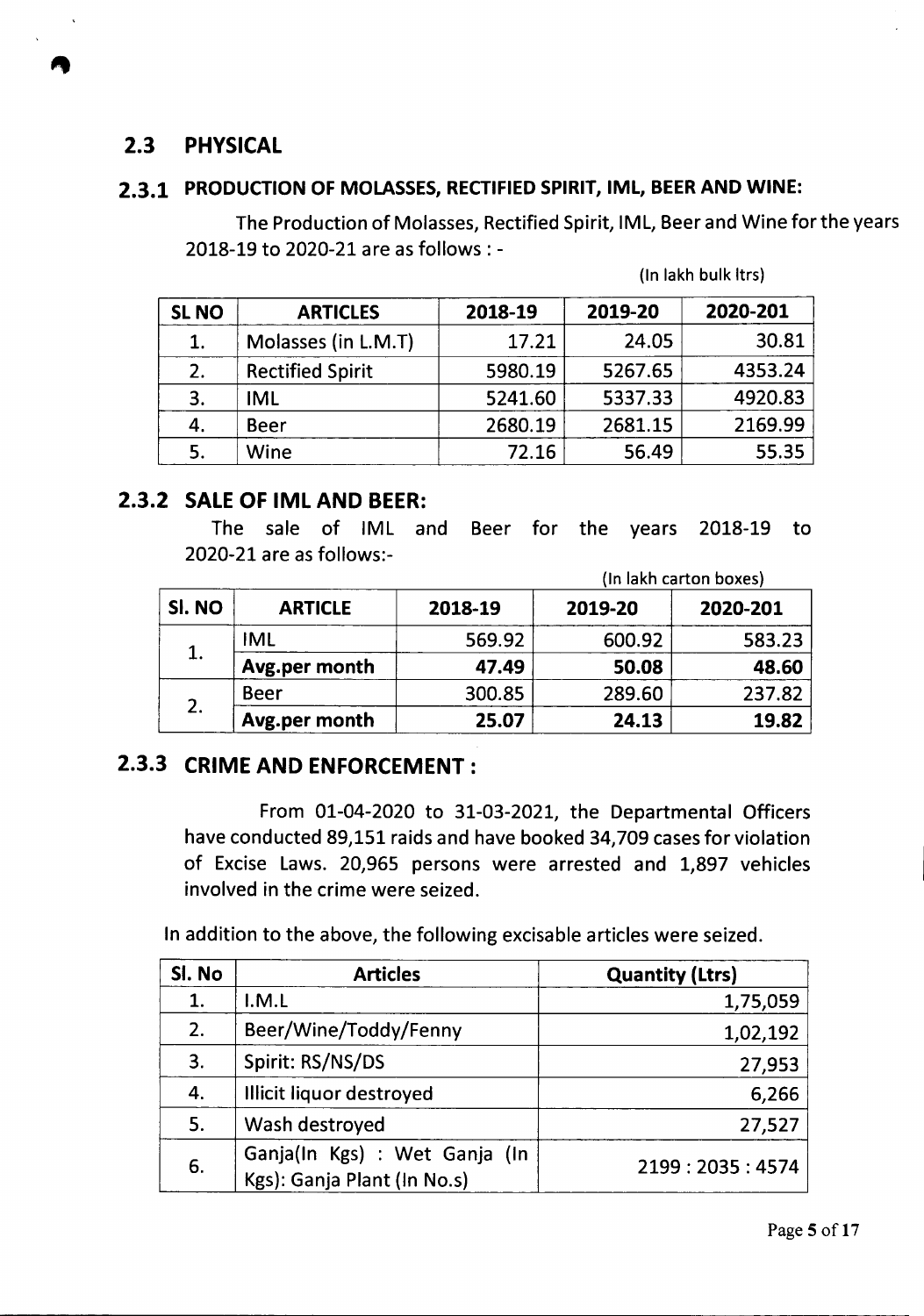# 2.3.4 Distillery, Brewery and Winery Units

Number of Distilleries, Breweries and Winery units renewed for the Excise year 2020-21 are as follows:

| Sl. No. | Unit<br>1.<br>Units manufacturing only IML (Blending & Bottling)                        |                |
|---------|-----------------------------------------------------------------------------------------|----------------|
|         |                                                                                         |                |
| 2.      | <b>Breweries</b>                                                                        | 10             |
| 3.      | Wineries:<br>A) Fortified Wine<br>B) Fruit Wine<br>C) Fortified and Fruit Winery (Both) | 04<br>13<br>05 |
| 4.      | Microbrewery                                                                            | 60             |
|         | <b>Total</b>                                                                            | 122            |

# 2.3.5 LIQUOR LICENCES

The number of Liquor licenses renewed during the Excise year 2020-21:

| Sl. No. | <b>Kind of Licence</b>                                     | 2018-19 | 2019-20 | 2020-21 |
|---------|------------------------------------------------------------|---------|---------|---------|
| 1.      | CL-2(Retail Shops)                                         | 3940    | 3954    | 3968    |
| 2.      | CL-4 (Clubs)                                               | 244     | 250     | 263     |
| 3.      | 6A (Star Hotels)                                           | 75      | 78      | 78      |
| 4.      | <b>CL-7(Hotels &amp; Boarding Houses)</b>                  | 1226    | 1419    | 1572    |
| 5.      | CL-8 (Military Canteen<br><b>Stores/Bonded Warehouses)</b> | 63      | 67      | 69      |
| 6.      | CL-9 (Bars & Restaurants)                                  | 3606    | 3616    | 3620    |
| 7.      | 11C - (MSIL Shops)                                         | 759     | 829     | 901     |
| 8.      | <b>RVB (Retail Vend of Beer)</b>                           | 526     | 582     | 597     |
| 9.      | <b>Wine Tavern</b>                                         | 247     | 237     | 206     |
| 10.     | <b>Wine Boutique</b>                                       | 79      | 82      | 90      |
| 11.     | Micro-Brewery                                              | 55      | 62      | 59      |
| 12.     | <b>Others</b>                                              | 36      | 36      | 34      |
|         | <b>TOTAL</b>                                               | 10,856  | 11,212  | 11,457  |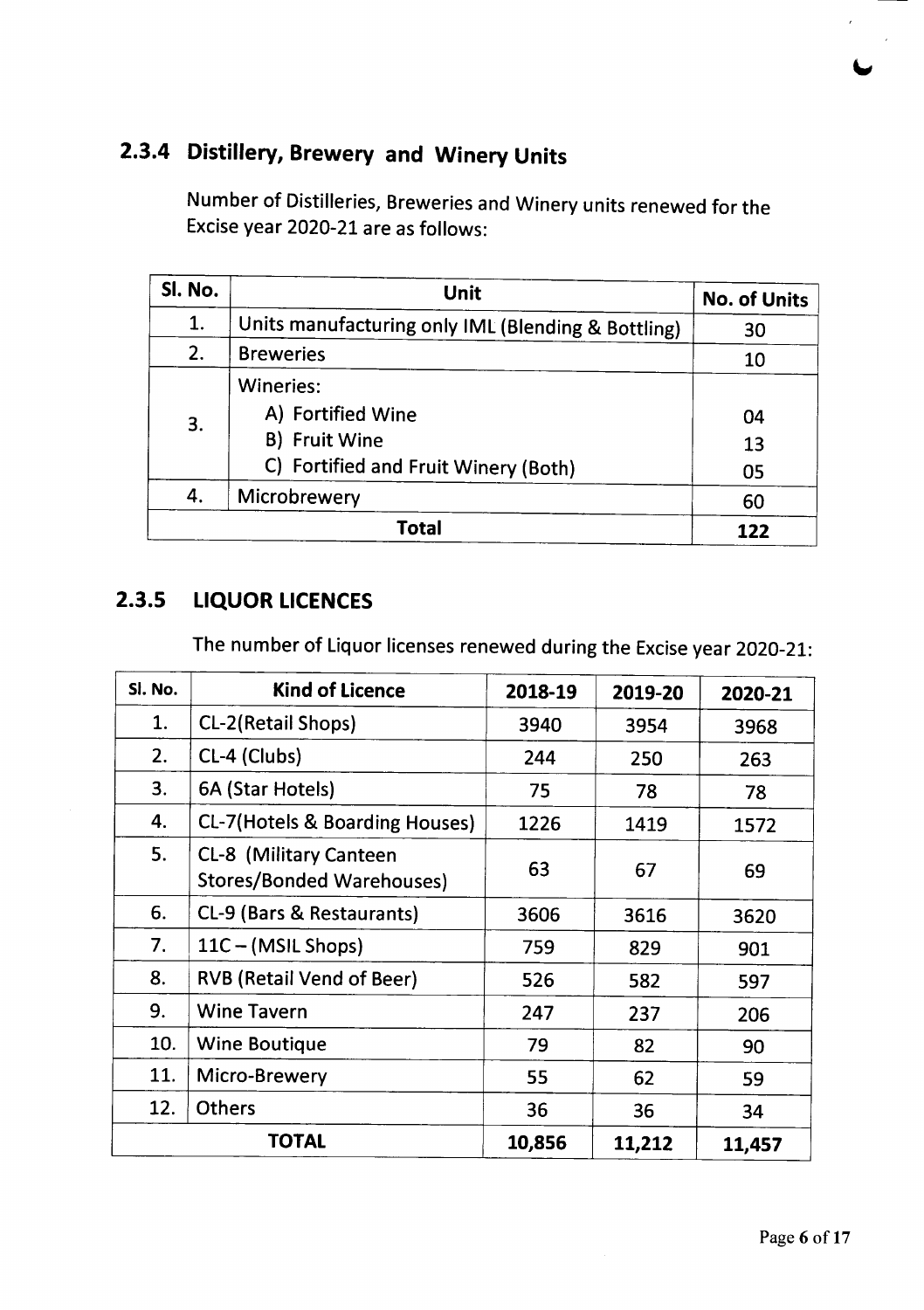#### 2.3.6 TODDY

Sale of toddy is allowed through Tappers Co-Operative Societies in Dakshina Kannada and Udupi districts. Revenue from this source is very insignificant compared to the revenue realised from other sources.

#### 2.3.7 RETAILSALEOF LIQUOR THROUGH MSIL:

With an object of curbing over MRP sales, the Government has permitted Mysore Sales International Limited (MSIL) to open 463 retail outlets (CL-11c) in the state and so far MSIL has opened 430 outlets. In the 2nd stage the Government has sanctioned another 900 retail outlets in the state and so far MSIL has opened 542 outlets.

#### CHAPTER- III

# PERFORMANCE OF PUBLIC SECTOR UNDERTAKINGS, SOCIETIES AND SPVs [-Doesn't come under the purview of State Excise Department -]

#### CHAPTER-IV

#### AMENDMENTS AND NEW LEGISLATIVE MEASURES

- 4.1 1. Notification No. FD 04 PES 2020 dated 06-05-2020 -Amendment to Schedule D of the Karnataka Excise (Excise Duties and Fees) Rules, 1968 to increase Additional Excise Duty on IML
	- 2. Notification No. FD03 PES2020 dated 26-08-2020 Amendment to Rule 23 of the Karnataka Excise(General Conditions of Licences) Rules, 1967 to remove ambiguity in clause (c) and also provide for shifting of MSIL licences from the limits of one Grama Panchayat to the limits of another Grama Panchayat within the district/within the same Legislative Assembly Constituency.

#### 4.2 REPORTSAND PUBLICATIONS:

After the completion of every financial year, a publication is brought out by the department comprising (Basic Excise Statistics' highlighting revenue collections, production, sales, export and import of liquor, prevailing licence fee and Duty Structure, Crime & Enforcement Activities, renewal of licences, telephone nos. and e-mail addresses of officers of the department etc.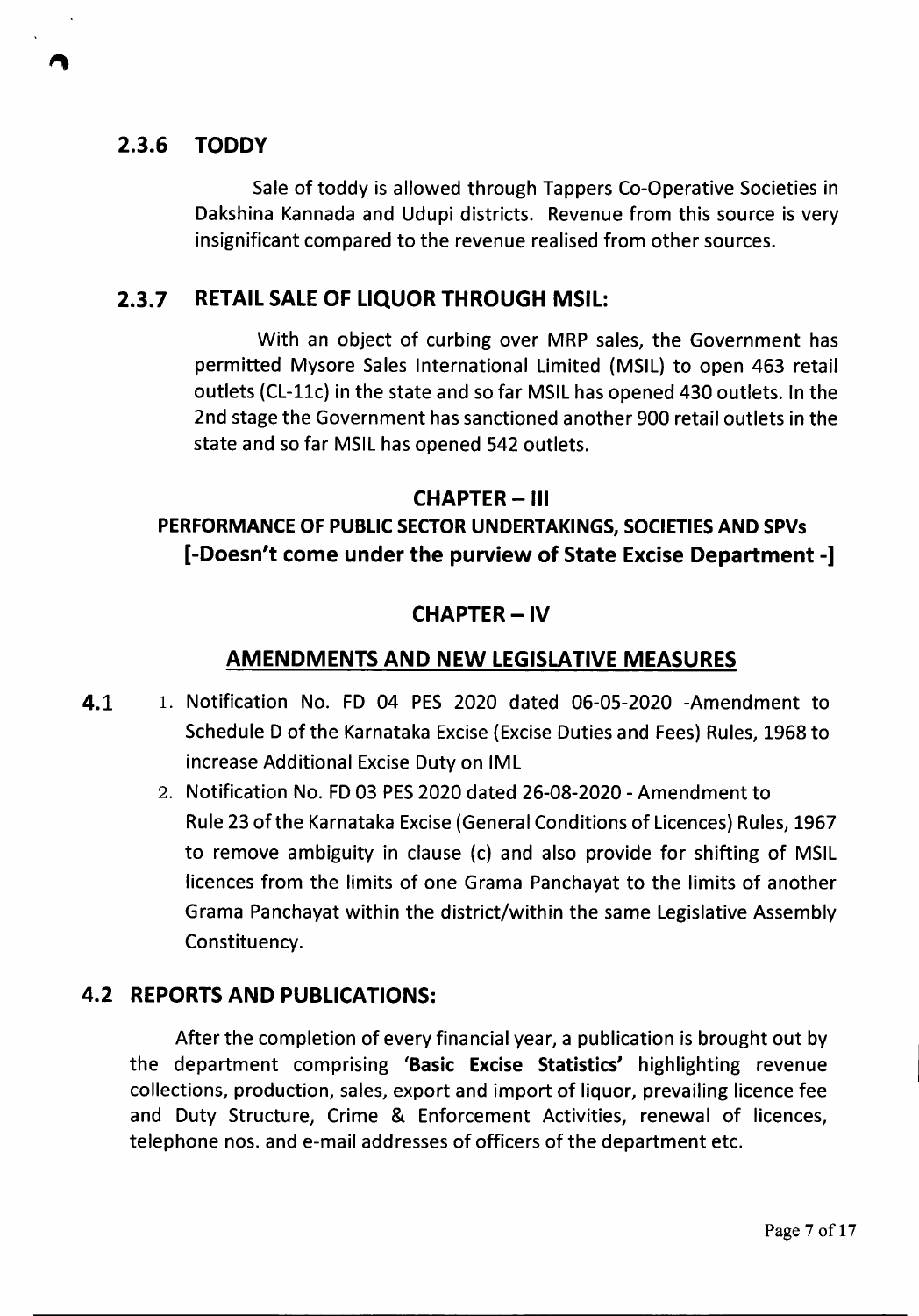# CHAPTER-V ACHIEVEMENT IN HR MANAGEMENT AND ADMINISTRATION

5.1 The number of sanctioned posts for the department is 5,811 out of which 4,080 posts are filled and the remaining 1,731 posts are vacant. Details are given below:-

|                  | <b>ANNEXURE - 1</b>                                                            |                                    |                   |                |                |  |  |
|------------------|--------------------------------------------------------------------------------|------------------------------------|-------------------|----------------|----------------|--|--|
|                  | Sanctioned Strength and Vacancy Position of Excise Department as on 31-03-2021 |                                    |                   |                |                |  |  |
| SI.<br><b>No</b> | <b>Designation</b>                                                             | <b>Revised Pay</b><br><b>Scale</b> | <b>Sanctioned</b> | <b>Working</b> | <b>Vacant</b>  |  |  |
| $\mathbf{1}$     | <b>Excise Commissioner (IAS)</b>                                               | 144200-218200                      | $\mathbf{1}$      | $\mathbf{1}$   | 0              |  |  |
| $\overline{2}$   | Addl. Commissioner of Excise<br>(Hqtrs. & Insepctions) (IAS)                   | 67700-208700                       | $\mathbf{1}$      | $\mathbf{1}$   | 0              |  |  |
| 3                | Addl Commissioner of Excise (IAS)/(KAS)                                        | 74400-109600                       | 1                 | 1              | 0              |  |  |
| 4                | Addl. Commissioner of Excise                                                   | 90500-123300                       | $\overline{2}$    | $\overline{2}$ | 0              |  |  |
| 5                | Joint Commissioner of Excise                                                   | 82000-117700                       | 8                 | $\overline{4}$ | 4              |  |  |
| 6                | Deputy/Joint Commissioner of Excise<br>(Admin) KAS                             | 74400-109600                       | $\mathbf{1}$      | 0              | $\mathbf{1}$   |  |  |
| $\overline{7}$   | <b>Deputy Commissioner of Excise</b>                                           | 74400-109600                       | 43                | 38             | 5              |  |  |
| 8                | <b>Joint Director of Statistics</b>                                            | 74400-109600                       | 1                 | 1              | 0              |  |  |
| 9                | <b>Senior Accounts Officer</b>                                                 | 67700-208700                       | $\mathbf{1}$      | $\overline{1}$ | 0              |  |  |
| 10               | <b>Senior Audit officer</b>                                                    | 56100-177500                       | $\mathbf{1}$      | $\mathbf{1}$   | 0              |  |  |
| 11               | <b>Superintendent of Excise</b>                                                | 52650-97100                        | 86                | 40             | 46             |  |  |
| 12               | <b>Chief Chemist</b>                                                           | 52650-97100                        | $\mathbf{1}$      | $\mathbf{1}$   | $\mathbf 0$    |  |  |
|                  | <b>GROUP 'A' TOTAL</b>                                                         |                                    | 147               | 91             | 56             |  |  |
| 13               | <b>Asst. Director of Statistics</b>                                            | 43100-83900                        | $\mathbf{1}$      | $\mathbf{1}$   | $\mathbf 0$    |  |  |
| 14               | Dy. Superintendent of Excise                                                   | 40900-78200                        | 122               | 83             | 39             |  |  |
| 15               | <b>Senior Chemist</b>                                                          | 40900-78200                        | $\mathbf 1$       | 0              | $\mathbf{1}$   |  |  |
| 16               | <b>Asst.Accounts Officer</b>                                                   | 47600-151100                       | 5                 | 3              | $\overline{2}$ |  |  |
|                  | <b>GROUP 'B' TOTAL</b>                                                         |                                    | 129               | 87             | 42             |  |  |
| 17               | <b>Junior Chemist</b>                                                          | 33450-62600                        | $\overline{2}$    | 0              | $\overline{2}$ |  |  |
| 18               | Lab Assistant                                                                  | 21400-42000                        | $\overline{2}$    | $\mathbf 0$    | $\overline{2}$ |  |  |
| 19               | <b>Office Superintendent</b>                                                   | 37900-70850                        | 47                | 45             | $\overline{2}$ |  |  |
| 20               | <b>Inspector of Excise</b>                                                     | 37900-70850                        | 500               | 431            | 69             |  |  |
| 21               | Sub Inspector of Excise                                                        | 30350-58250                        | 661               | 351            | 310            |  |  |
| 22               | <b>First Division Assistant</b>                                                | 27650-52650                        | 295               | 167            | 128            |  |  |
| 23               | Stenographer                                                                   | 27650-52650                        | 58                | 24             | 34             |  |  |
| 24               | <b>Second Division Assistant</b>                                               | 21400-42000                        | 364               | 232            | 132            |  |  |
| 25               | <b>Typist</b>                                                                  | 21400-42000                        | 50                | 5              | 45             |  |  |
| 26               | <b>Head Guards</b>                                                             | 23500-47650                        | 383               | 241            | 142            |  |  |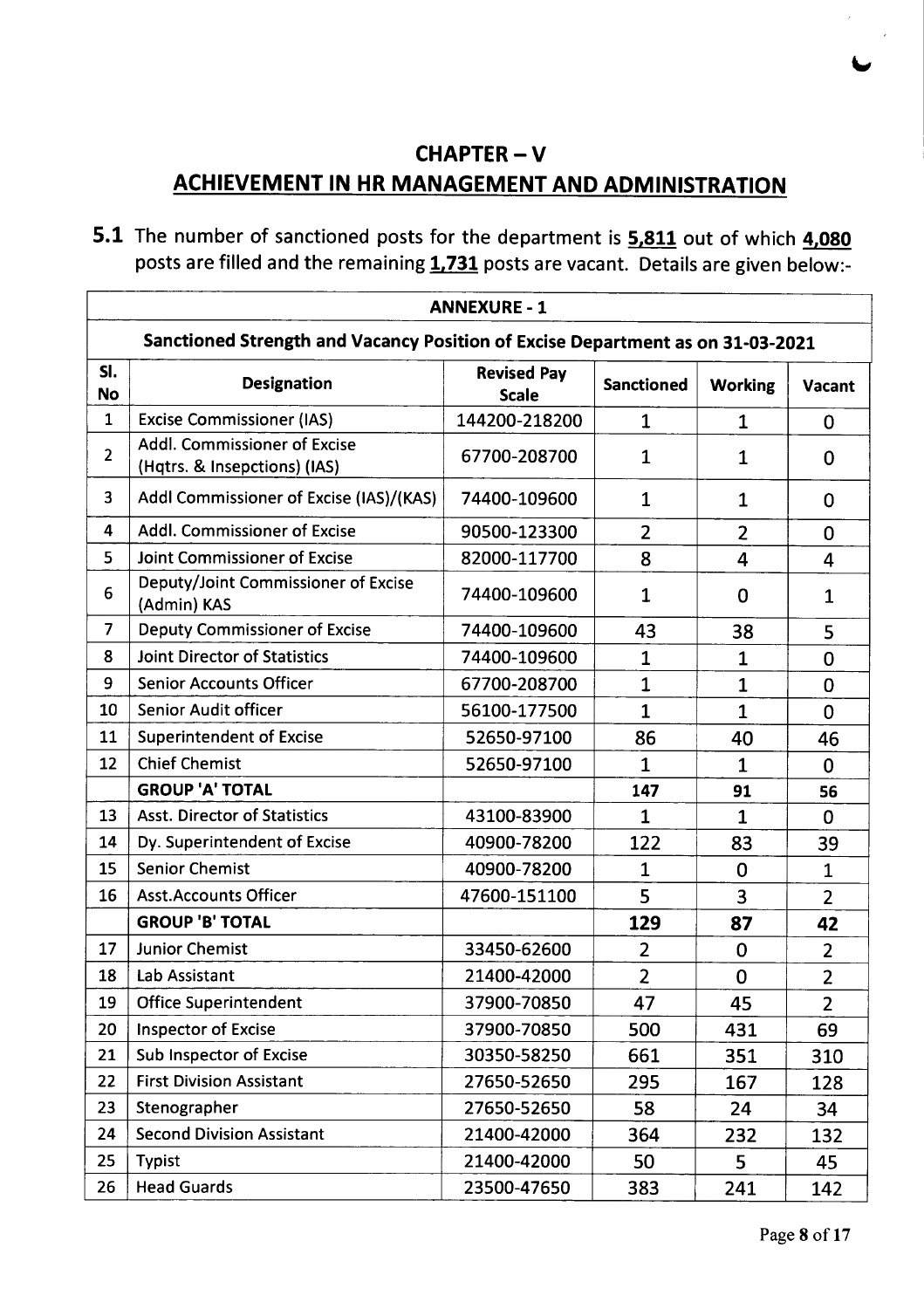|    | <b>Total</b>                |             | 5,811 | 4,080 | 1,731 |
|----|-----------------------------|-------------|-------|-------|-------|
|    | <b>GROUP 'D' TOTAL</b>      |             | 113   | 79    | 34    |
| 30 | Group - D workers           | 17000-28950 | 113   | 79    | 34    |
|    | <b>GROUP 'C' TOTAL</b>      |             | 5,422 | 3,823 | 1,599 |
| 29 | Drivers/Launch/DingiDrivers | 21400-42000 | 386   | 278   | 108   |
| 28 | <b>Senior Drivers</b>       | 27650-52650 | 83    | 69    | 14    |
| 27 | <b>Excise Guards</b>        | 21400-42000 | 2591  | 1980  | 611   |

# 5.2 Statement showing the vacancy position and retirements due during 2020-21

# 5.2.1 GroupA & B

| Group-A           |                |               |                |                                            |  |  |
|-------------------|----------------|---------------|----------------|--------------------------------------------|--|--|
| <b>Sanctioned</b> | <b>Working</b> | <b>Vacant</b> | $(+)$ or $(-)$ | <b>Retirements during the year 2020-21</b> |  |  |
| 147               | 91             | 56            |                |                                            |  |  |

| Group-B    |                |               |                |                                            |  |  |  |
|------------|----------------|---------------|----------------|--------------------------------------------|--|--|--|
| Sanctioned | <b>Working</b> | <b>Vacant</b> | $(+)$ or $(-)$ | <b>Retirements during the year 2020-21</b> |  |  |  |
| 129        |                |               | -              |                                            |  |  |  |

# 5.2.2 Group C& 0

| SI.<br>No.     | <b>Designation</b>             | <b>Sanctioned</b> | <b>Working</b> | <b>Vacant</b> | <b>Retirements during</b><br>the year 2020-21 |
|----------------|--------------------------------|-------------------|----------------|---------------|-----------------------------------------------|
| 1              | <b>Inspector of Excise</b>     | 500               | 431            | 69            |                                               |
| $\overline{2}$ | <b>Sub Inspector of Excise</b> | 661               | 351            | 310           | $\overline{2}$                                |
| 3              | <b>Office Superintendent</b>   | 47                | 45             | 02            |                                               |
| 4              | <b>Junior Chemist</b>          | 02                | 0              | 02            |                                               |
| 5              | <b>First Division Asst.</b>    | 295               | 167            | 128           |                                               |
| 6              | Stenographer                   | 58                | 24             | 34            |                                               |
| $\overline{7}$ | <b>Second Division Asst.</b>   | 364               | 232            | 132           |                                               |
| 8              | Lab. Assistant                 | 02                | 0              | 02            |                                               |
| 9              | <b>Typist</b>                  | 50                | 05             | 45            |                                               |
| 10             | <b>Excise Head Guard</b>       | 383               | 241            | 142           | 03                                            |
| 11             | <b>Excise Guard</b>            | 2591              | 1980           | 611           | 39                                            |
| 12             | <b>Senior Driver/Driver</b>    | 469               | 347            | 122           |                                               |
| 13             | Group D                        | 113               | 79             | 34            | 04                                            |
|                | <b>Total</b>                   | 5535              | 3902           | 1633          | 48                                            |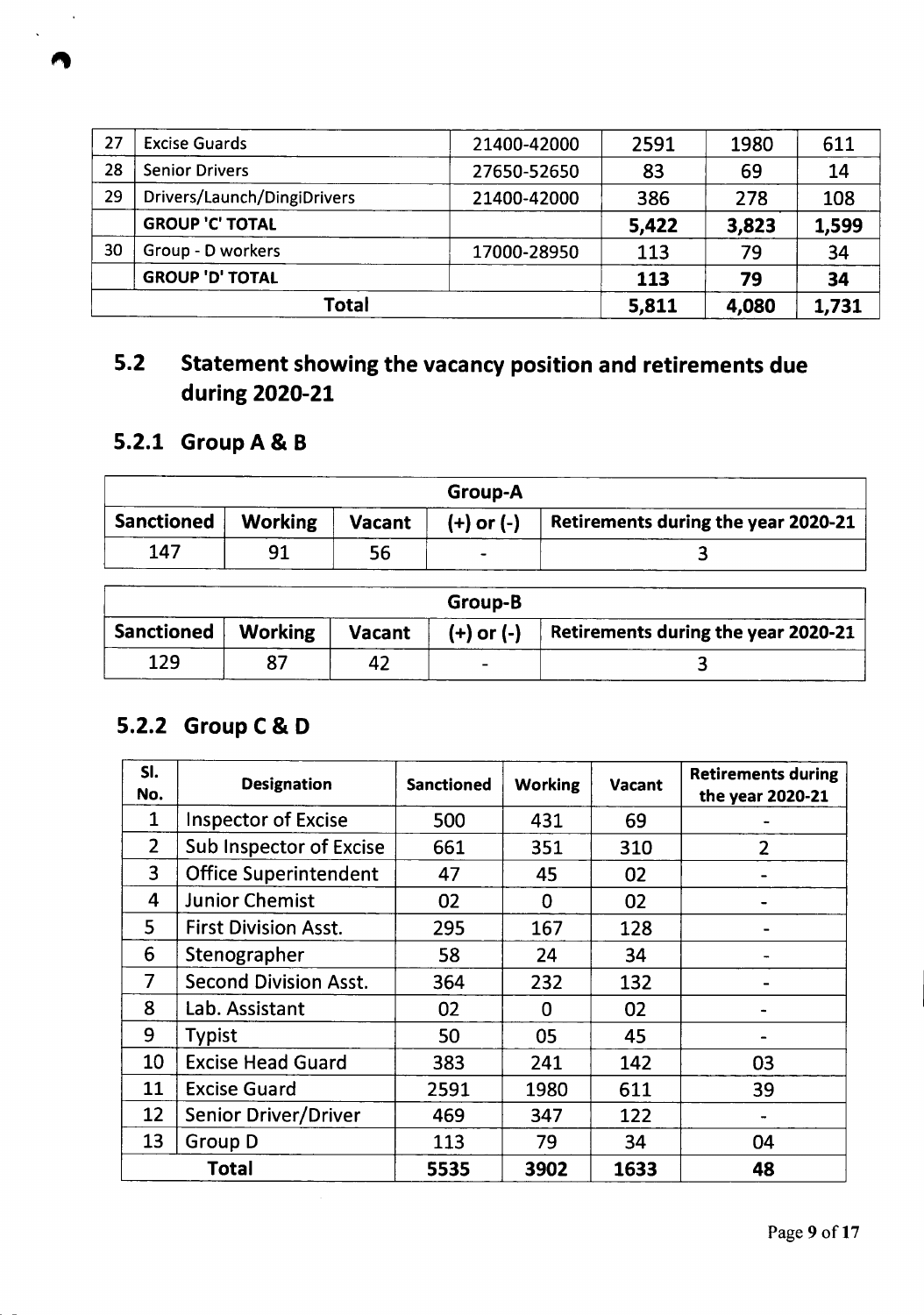# 5.3 Group wise and sex wise number of officers/ officials:<br>: 3.4 Group (3/9/B'

|                | $5.5.1$ Group - $A'B'$ |              |                                       |    |       |
|----------------|------------------------|--------------|---------------------------------------|----|-------|
| <b>Group-A</b> |                        |              | Number of officers belonging to SC/ST |    |       |
| <b>Male</b>    | Female                 | <b>Total</b> | <b>SC</b>                             | SТ |       |
| 71             | 20                     | 91           | 17                                    |    | 24    |
|                | Group-B                |              | Number of officers belonging to SC/ST |    | Total |
| <b>Male</b>    | Female                 | <b>Total</b> | <b>SC</b>                             | SΤ |       |
| 81             | 6                      | 87           | 14                                    |    | 19    |

# 5.3.1 Group - 'A'&'8'

## 5.3.2 Group-Cand Group-D :

| SI.<br>No. | <b>Designation</b>             | <b>Sanction</b><br>ed post | <b>Working</b><br>strength | <b>Male</b>    | Female         | <b>SC</b>    | <b>ST</b>      |
|------------|--------------------------------|----------------------------|----------------------------|----------------|----------------|--------------|----------------|
| 1.         | <b>Inspector of Excise</b>     | 500                        | 431                        | 304            | 127            | 81           | 14             |
| 2.         | <b>Sub Inspector of Excise</b> | 661                        | 351                        | 276            | 75             | 47           | 10             |
| 3.         | <b>Office Superintendent</b>   | 47                         | 45                         | 28             | 17             | 11           | $\overline{2}$ |
| 4.         | <b>Junior Chemist</b>          | $\overline{2}$             | $\mathbf 0$                | $\mathbf 0$    | $\mathbf 0$    | $\mathbf 0$  | $\mathbf 0$    |
| 5.         | <b>First Division Asst.</b>    | 295                        | 167                        | 128            | 39             | 37           | 10             |
| 6.         | Stenographer                   | 58                         | 24                         | 12             | 12             | 4            | $\overline{2}$ |
| 7.         | <b>Second Division Asst.</b>   | 364                        | 232                        | 161            | 71             | 54           | 9              |
| 8.         | Lab. Assistant                 | $\overline{2}$             | 0                          | $\Omega$       | $\Omega$       | $\Omega$     | $\Omega$       |
| 9.         | <b>Typist</b>                  | 50                         | 5                          | $\overline{3}$ | $\overline{2}$ | $\mathbf{1}$ | $\mathbf{1}$   |
| 10.        | <b>Excise Head Guard</b>       | 383                        | 241                        | 202            | 39             | 8            | $\overline{7}$ |
| 11.        | <b>Excise Guard</b>            | 2591                       | 1980                       | 1855           | 125            | 416          | 116            |
| 12.        | <b>Senior Driver/Driver</b>    | 469                        | 347                        | 329            | 18             | 72           | 27             |
| 13.        | Group D                        | 113                        | 79                         | 37             | 42             | 18           | 5              |
| Total      |                                | 5,535                      | 3,902                      | 3,335          | 567            | 749          | 203            |

## 5.4 RECRUITMENTS:

# 5.4.1 Excise Sub Inspectors

KPSChas published the final selection list of 177 candidates for the post of Sub Inspectors of Excise out of which the department has issued appointment orders to 151 Candidates.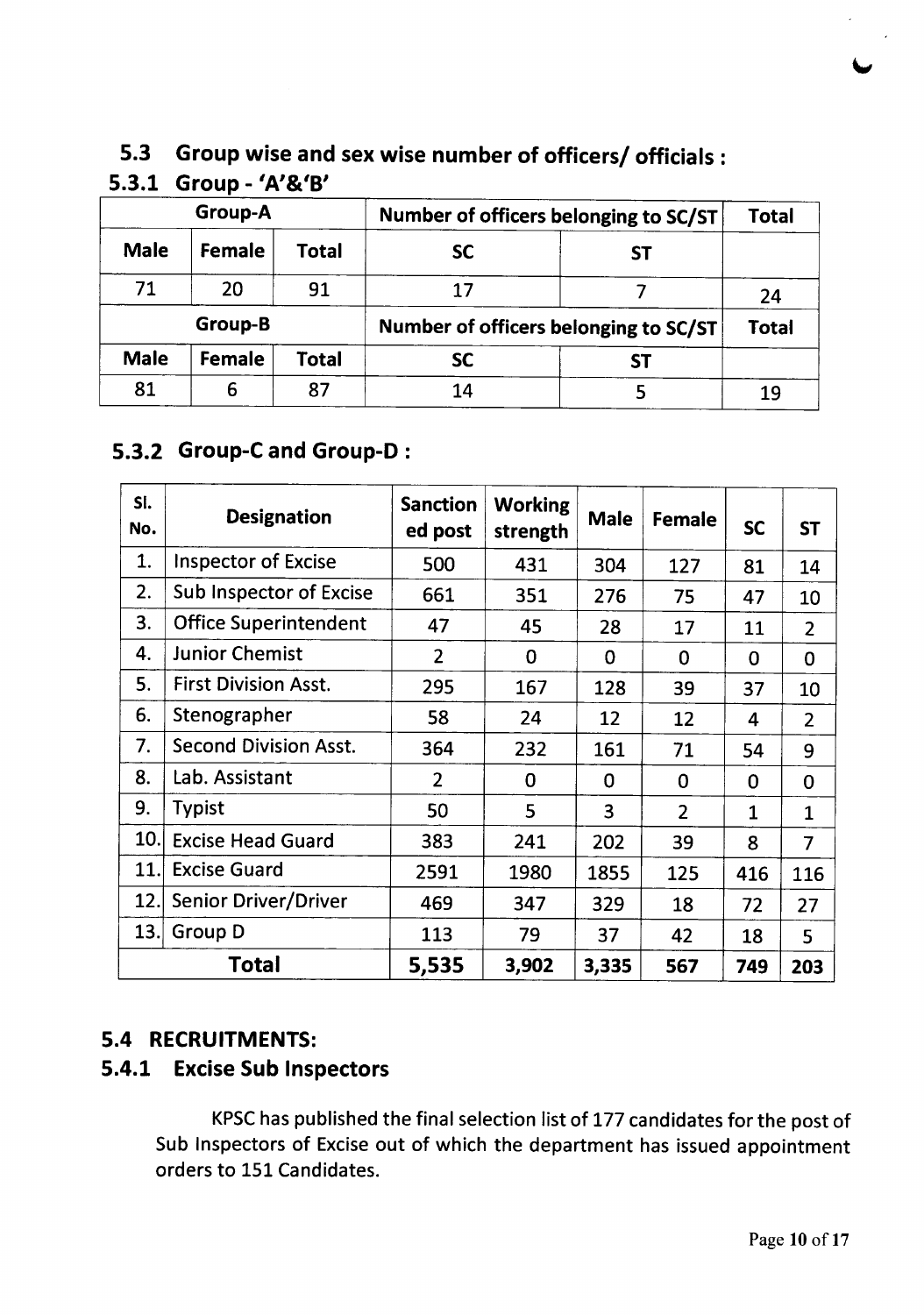# **5.4.2. Excise Guards:**

KPSChas sent 1,003, posts of Excise Guards final selection list, The same has been forwarded to concerned districts to issue the appointment orders.

#### **5.4.3. Drivers:**

The Government has accorded sanction to fill 100 post of drivers in the year 2011 & 188 posts of Drivers in the year 2014-15 & 2015-16, Out of total (100+188) 288 posts 235 posts were filled, Action is being taken to fill the remaining post's at district level offices.

## **5.4.4 First Division Assistant:**

KPSC has published notification for filling up of 31 FDA posts of state excise department

#### **5.4.5 Typist:**

KPSChas issued final selection list for filling up of 2 posts of typist (Hyderabad Karnataka Region) in state Excise Department since Deputy Commissioner of Excise is the appointing authority for the post of typist, suitable steps for appointment are being taken at the district level.

## **5.5 TRAINING 2020-21 :-**

#### **Details of the Officials deputed for Training at FPI, Bangalore**

| SI<br><b>No</b> | <b>Subject of Training</b>                                                            | <b>Date of Training</b>  | <b>Number of Officers</b><br>deputed for the training<br>within the State |
|-----------------|---------------------------------------------------------------------------------------|--------------------------|---------------------------------------------------------------------------|
|                 | Refresher Course on<br><b>Excise Taxation (ET)</b>                                    | 10-11-2020 to 13-11-2020 | 07 Group 'A' Officers 08<br>Group 'B' Officers                            |
| $\overline{2}$  | "Training Program on<br><b>Court Case Matters</b><br>(CCM)''                          | 15-12-2020 to 18-12-2020 | 13 Group 'A' Officers 02<br>Group 'B' Officers                            |
| 3               | "Training Programme<br>on Accounting and<br>Auditing-Process and<br>procedures (AAP)" | 19-10-2020 to 22-10-2020 | 7 Group 'A' Officers 08<br>Group 'B' Officers                             |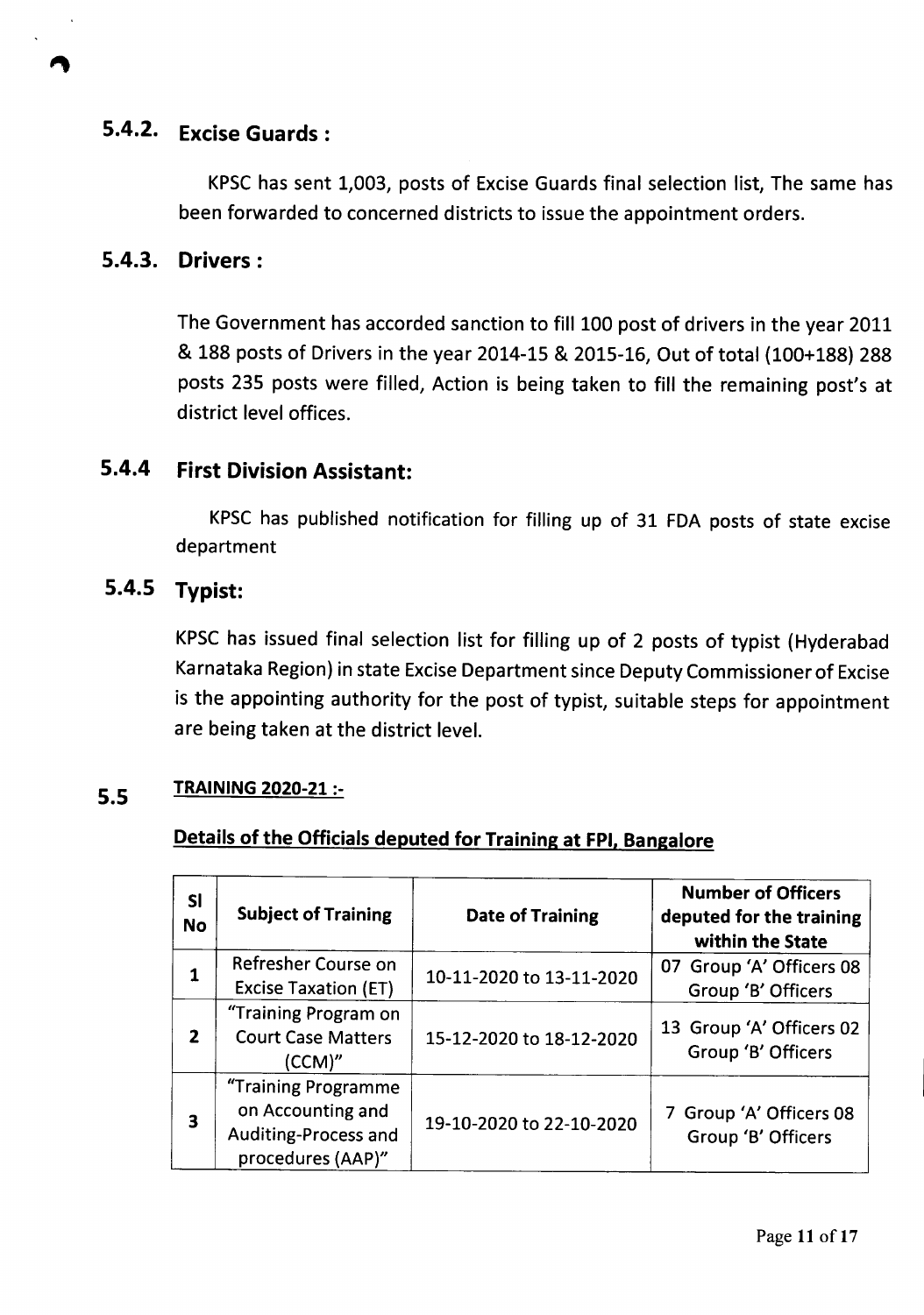|                | <b>TOTAL</b>                                 | 298                      |                                               |
|----------------|----------------------------------------------|--------------------------|-----------------------------------------------|
|                | <b>Disbursing Officers"</b><br>(DDO's)       |                          |                                               |
|                | Drawing and                                  | 09-02-2021 to 10-02-2021 |                                               |
|                | Delegations for the                          |                          |                                               |
| 8              | "Duties and                                  |                          | 25 Group 'B' Officers                         |
|                |                                              | 04-01-2021 to 08-01-2021 |                                               |
|                |                                              | 07-12-2020 to 11-12-2020 |                                               |
|                |                                              | 03-11-2020 to 07-11-2020 |                                               |
|                | Enforcement                                  | 05-10-2020 to 09-10-2020 |                                               |
|                | Drug Law                                     | 07-09-2020 to 11-09-2020 |                                               |
| $\overline{7}$ | <b>Orientation Course on</b>                 | 10-08-2020 to 14-08-2020 | <b>Excise Inspectors -150</b>                 |
|                | (KEA)"                                       |                          |                                               |
| 6              | "Karnataka Excise Act<br>and Connected Rules | 11-01-2021 to 18-01-2021 | Excise Inspectors -25                         |
| 5              | and Connected Rules<br>(KEA)''               | 11-01-2021 to 18-01-2021 | 6 Group 'A' Officers 24<br>Group 'B' Officers |
|                | "Karnataka Excise Act                        |                          |                                               |
|                | Management (CPM)"                            |                          | Group 'B' Officers                            |
| 4              | <b>Measures and Crisis</b>                   | 15-02-2021 to 20-02-2021 | 8 Group 'A' Officers 15                       |
|                | "Crime Preventive                            |                          |                                               |

## **Details of the Officials deputed for Training at ATI, Mysore**

#### **Nil**

## **4.6 Stenographers and Typists:-**

#### **5.6 Filling up of Posts on outsourcing basis:**

The Government has given approval to fill up vacant posts of Stenographers and Typists on outsourcing basis Vide Govt. letter No:FD /148/EPS/2010 dated: 06-12-2010 & AAE/107/EPS/2014 dated: 27-10-2014. 11 typists have been taken on outsourcing basis through KEONICS in the Excise Commissioner's office

## **5.7 AWARDS/MEDALS:**

Nil

# **5.8 Inspections:**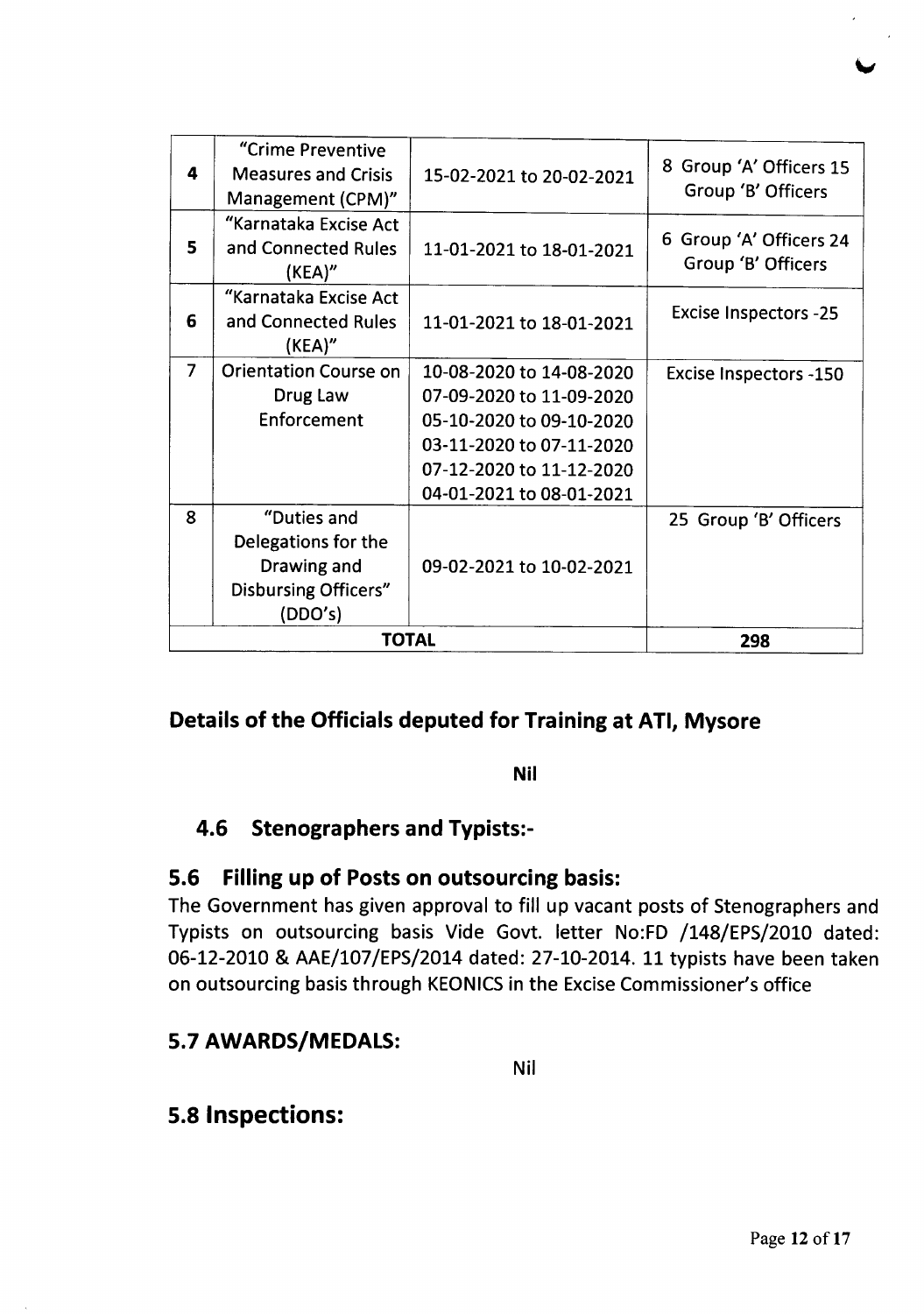| Sl. No         | <b>Designation/ Offices Inspected</b> | <b>Dated</b>   |
|----------------|---------------------------------------|----------------|
| 1              | Jce-Belgaum                           | 19-6-2020      |
| $\overline{2}$ | Dce-Chitradurga                       | 17-6-2020      |
| 3              | Dce-Hassan                            | 12-6-2020      |
| 4              | Dce-Gadag                             | 06-6-2020      |
| 5              | Dce-Gadag                             | 05-6-2020      |
| 6              | Jce-Belgaum                           | 06-6-2020      |
| $\overline{7}$ | Dce-Chikkaballapura                   | 03-6-2020      |
| 8              | Dce-B'lore(Rural)                     | 06-6-2020      |
| 9              | Jce-Hospet                            | 30-5-2020      |
| 10             | Dce-B'lore(North)                     | 29-5-2020      |
| 11             | Dce-B'lore(East)                      | 29-5-2020      |
| 12             | Dce-Bagalkot                          | 28-5-2020      |
| 13             | Dce-Davanagere                        | $2 - 6 - 2020$ |
| 14             | Jce-Bangalore                         | 30-5-2020      |
| 15             | Dce-Hassan                            | 27-7-2020      |
| 16             | Jce-Hospet                            | 29-7-2020      |
| 17             | Jce-Belgaum                           | 01-7-2020      |
| 18             | Jce-Belgaum                           | 15-6-2020      |
| 19             | Dce-Kolar                             | 12-6-2020      |
| 20             | Jce-kalburgi                          | 22-6-2020      |
| 21             | Jce-Hospet                            | 30-5-2020      |
| 22             | Jce-Hospet                            | 29-6-2020      |
| 23             | Dce-Dharwad                           | 25-11-2020     |
| 24             | Jce-Belgaum                           | 05-12-2020     |
| 25             | Dce-Kolar                             | 08-12-2020     |
| 26             | Jce-Belgaum                           | 08-01-2021     |
| 27             | Dce-Davanagere                        | 13-01-2021     |
| 28             | Jce-Belgaum                           | 16-01-2021     |
| 29             | Jce-Hospet                            | 18-01-2021     |
| 30             | Jce-Hospet                            | 19-01-2021     |
| 31             | Jce-Belgaum                           | 19-01-2021     |
| 32             | Dce-Mysore rural                      | 19-01-2021     |
| 33             | Jce-Belgaum                           | 21-01-2021     |
| 34             | Dce-Hassan                            | 22-01-2021     |

# 5.8.1 Inspections conducted by Joint/Deputy Commissioners of Excise.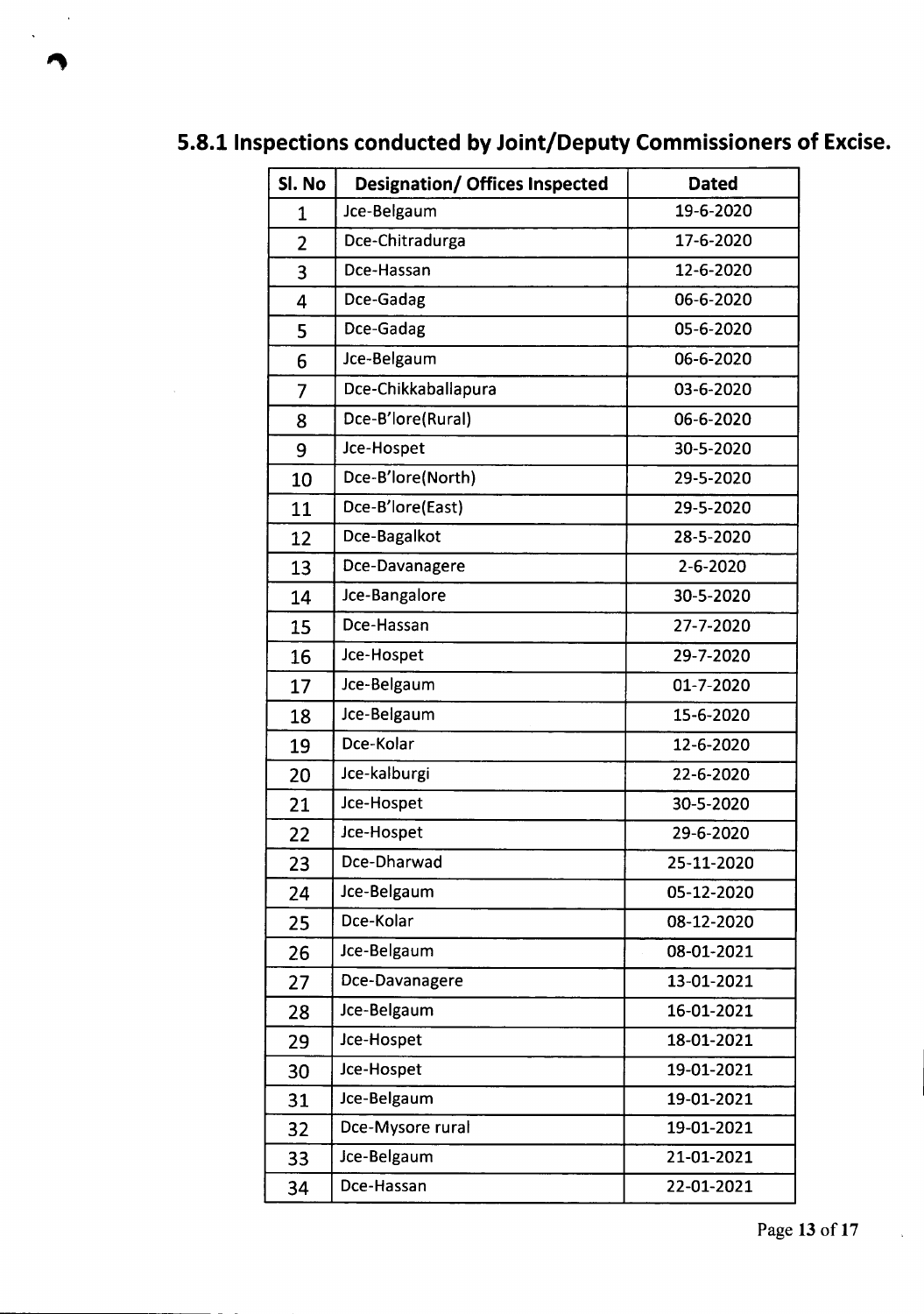| 35 | Jce-Belgaum      | 25-01-2021 |
|----|------------------|------------|
| 36 | Dce-Kolar        | 29-01-2021 |
| 37 | Jce-Hospet       | 08-02-2021 |
| 38 | Jce-Hospet       | 19-02-2021 |
| 39 | Jce-Belgaum      | 23-02-2021 |
| 40 | Jce-Belgaum      | 24-02-2021 |
| 41 | Jce-Hospet       | 24-02-2021 |
| 42 | Dce-Mandya       | 24-02-2021 |
| 43 | Jce-Belgaum      | 25-02-2021 |
| 44 | Dce-Hassan       | 25-02-2021 |
| 45 | Jce-Belgaum      | 17-03-2021 |
| 46 | Jce-Hospet       | 25-03-2021 |
| 47 | Jce-Belgaum      | 29-03-2021 |
| 48 | Jce-Belgaum      | 30-03-2021 |
| 49 | Dce-Mysore Rural | 31-03-2021 |

# 5.8.2 Inspection conducted by the officers and staff of Excise Commissioner's office

| SI.<br><b>No</b> | <b>Designation</b>         | <b>Offices Inspected</b>                        | <b>Dated</b> |
|------------------|----------------------------|-------------------------------------------------|--------------|
| 1                | <b>Excise Commissioner</b> | O/o Deputy Commissioner of Excise BUD-5         | 14-10-2020   |
|                  | <b>Excise Commissioner</b> | O/o Deputy Commissioner of Excise BUD-<br>3,4,8 | 15-10-2020   |
| 3                | <b>Excise Commissioner</b> | O/o Deputy Commissioner of Excise BUD-7         | 16-10-2020   |
| 4                | <b>Excise Commissioner</b> | O/o Deputy Commissioner of Excise BUD-2         | 21-10-2020   |

# CHAPTER- VI

## 6.1 INTERNAL AUDIT AND INSPECTION OF SUBORDINATE OFFICES:

# 6.1.1 Number of offices inspected and audited jointly by the staff of this Office and Staff of Accounts section.

| <b>Office/Establishment</b>                  | <b>Number</b> |
|----------------------------------------------|---------------|
| Offices of the Deputy Commissioner of Excise |               |
| <b>Sub-Divisions</b>                         |               |
| <b>Range Offices</b>                         | $\sim$        |
| Distillery                                   | -             |
| <b>Total</b>                                 | -             |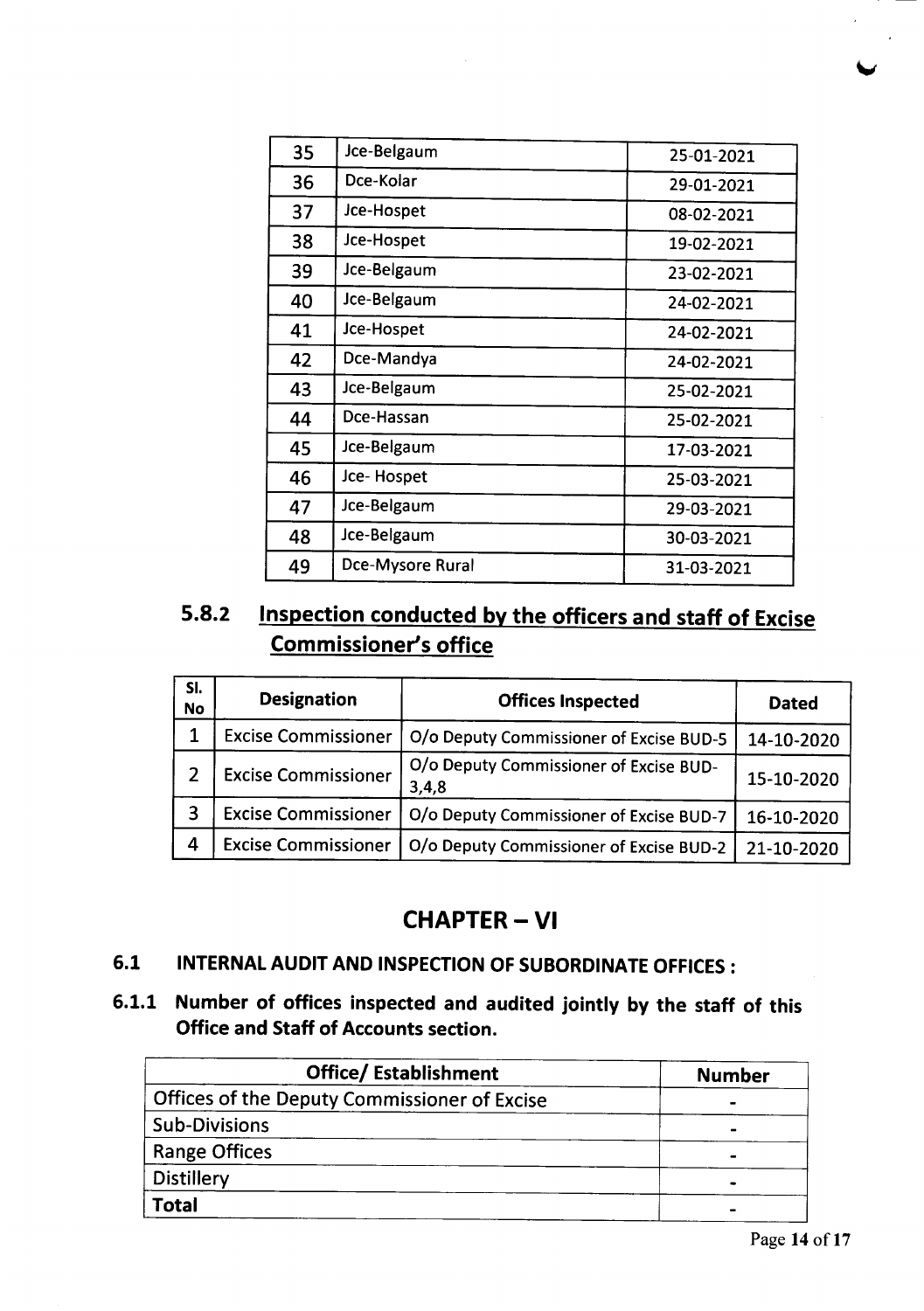#### 6.1.2 Number of Audit Paras raised (money value)

| <b>Office/Establishment</b>                  | Paras      | Amount (Rs.) |
|----------------------------------------------|------------|--------------|
| Offices of the Joint Commissioner of Excise  | <b>Nil</b> | <b>Nil</b>   |
| Offices of the Deputy Commissioner of Excise | <b>Nil</b> | <b>Nil</b>   |
| <b>Range Offices</b>                         | <b>Nil</b> | <b>Nil</b>   |
| <b>Distilleries</b>                          | <b>Nil</b> | <b>Nil</b>   |
| <b>Sub Divisions</b>                         | <b>Nil</b> | <b>Nil</b>   |
| EIB                                          | <b>Nil</b> | <b>Nil</b>   |
| Total                                        | Nil        | Nil          |

#### 6.1.3 Number of audit para cleared (money value)

| <b>Office / Establishment</b>                       | <b>Paras</b> | Amount (Rs.) |
|-----------------------------------------------------|--------------|--------------|
| <b>Offices of the Deputy Commissioner of Excise</b> | Nil          | Nil          |
| <b>Range Offices</b>                                | Nil          | Nil          |
| <b>Distilleries</b>                                 | <b>Nil</b>   | Nil          |
| Total                                               | Nil          | Nil          |

#### 6.2 Number of LA& LCQuestions received/ answered

|                      | <b>Starred</b>  |                | Un starred      |                |
|----------------------|-----------------|----------------|-----------------|----------------|
| <b>Session</b>       | <b>Received</b> | <b>Replied</b> | <b>Received</b> | <b>Replied</b> |
| Legislative Assembly | 03              | 03             | 120             | 120            |
| Legislative Council  |                 |                |                 |                |

#### 6.3 Number of Court cases being agitated by and against the Dept. in various Courts/Tribunals

#### 6.3.1 Number cases admitted in High Court of Karnataka (Writ Petitions)

| <b>Details</b>         | <b>No. of Cases</b> |
|------------------------|---------------------|
| <b>Opening balance</b> | 101                 |
| <b>Cases filed</b>     | 114                 |
| <b>Total</b>           | 215                 |
| Cases disposed off     | 53                  |
| <b>Balance</b>         | 162                 |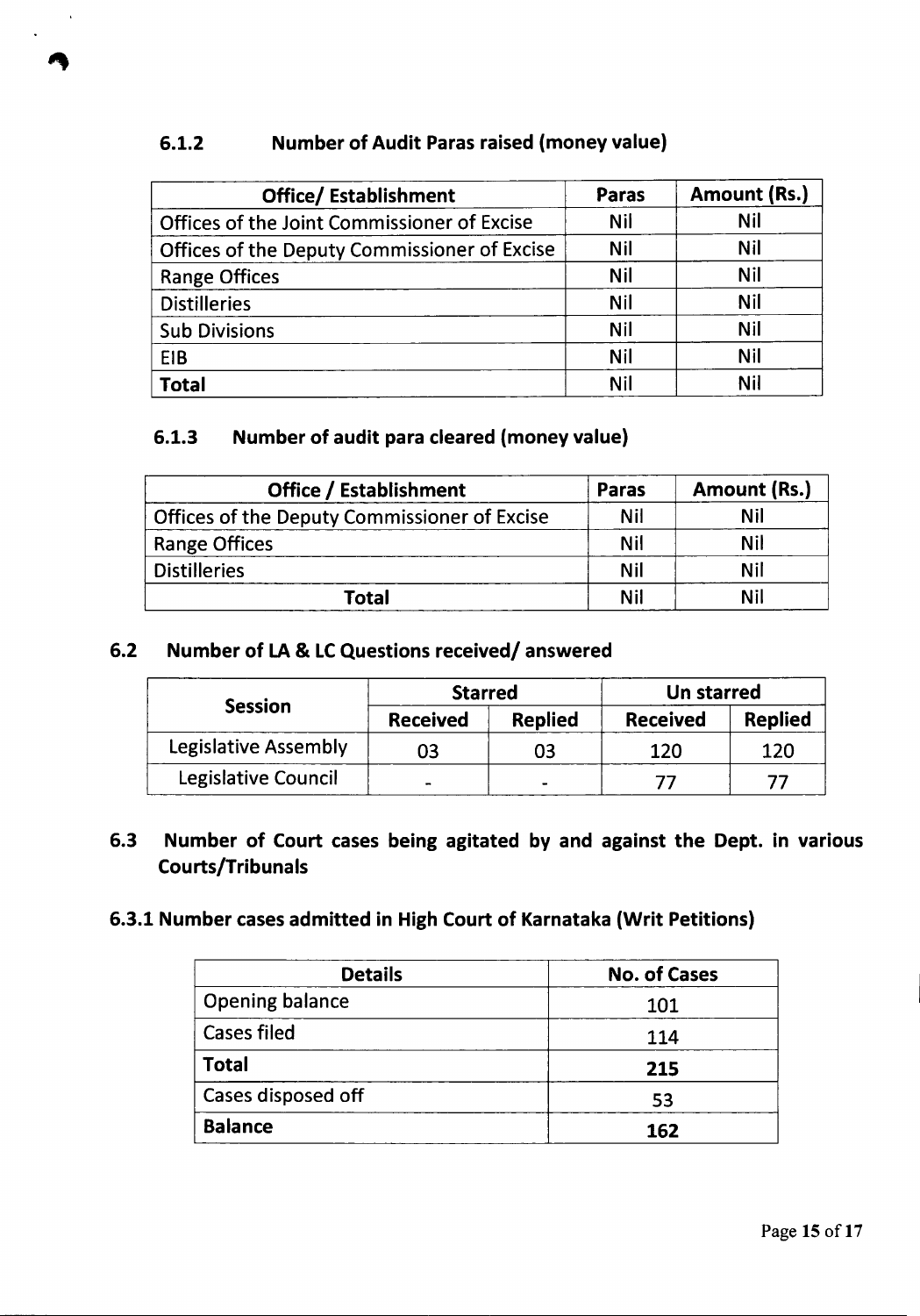# 6.3.2 Number cases admitted (Service Matter) in High Court of Karnataka (Writ Petitions)

| <b>Details</b>         | <b>No. of Cases</b> |  |
|------------------------|---------------------|--|
| <b>Opening balance</b> | 07                  |  |
| <b>Cases filed</b>     | 06                  |  |
| <b>Total</b>           | 13                  |  |
| Cases disposed off     | 03                  |  |
| <b>Balance</b>         | 10                  |  |

# 6.3.3. Number of cases Karnataka Appellate Tribunal (KAT)

| <b>Details</b>         | <b>No. of Cases</b> |
|------------------------|---------------------|
| <b>Opening balance</b> | 65                  |
| <b>Cases filed</b>     | 04                  |
| <b>Total</b>           | 69                  |
| Cases disposed off     | 06                  |
| <b>Balance</b>         | 63                  |

# 6.3.4 Number of cases admitted in Karnataka Administrative Tribunal (KAT)

| <b>Details</b>         | <b>No. of Cases</b> |
|------------------------|---------------------|
| <b>Opening balance</b> | 116                 |
| <b>Cases filed</b>     | 72                  |
| Total                  | 188                 |
| Cases disposed of      | 105                 |
| <b>Balance</b>         | 83                  |

## 6.3.5 Number of cases admitted and disposed in the Court of Excise Commissioner (Appeal)

| <b>Details</b>         | <b>No. of Cases</b> |  |
|------------------------|---------------------|--|
| <b>Opening balance</b> | 101                 |  |
| <b>Cases filed</b>     | 171                 |  |
| <b>Total</b>           | 272                 |  |
| Cases disposed of      | 161                 |  |
| <b>Balance</b>         | 111                 |  |